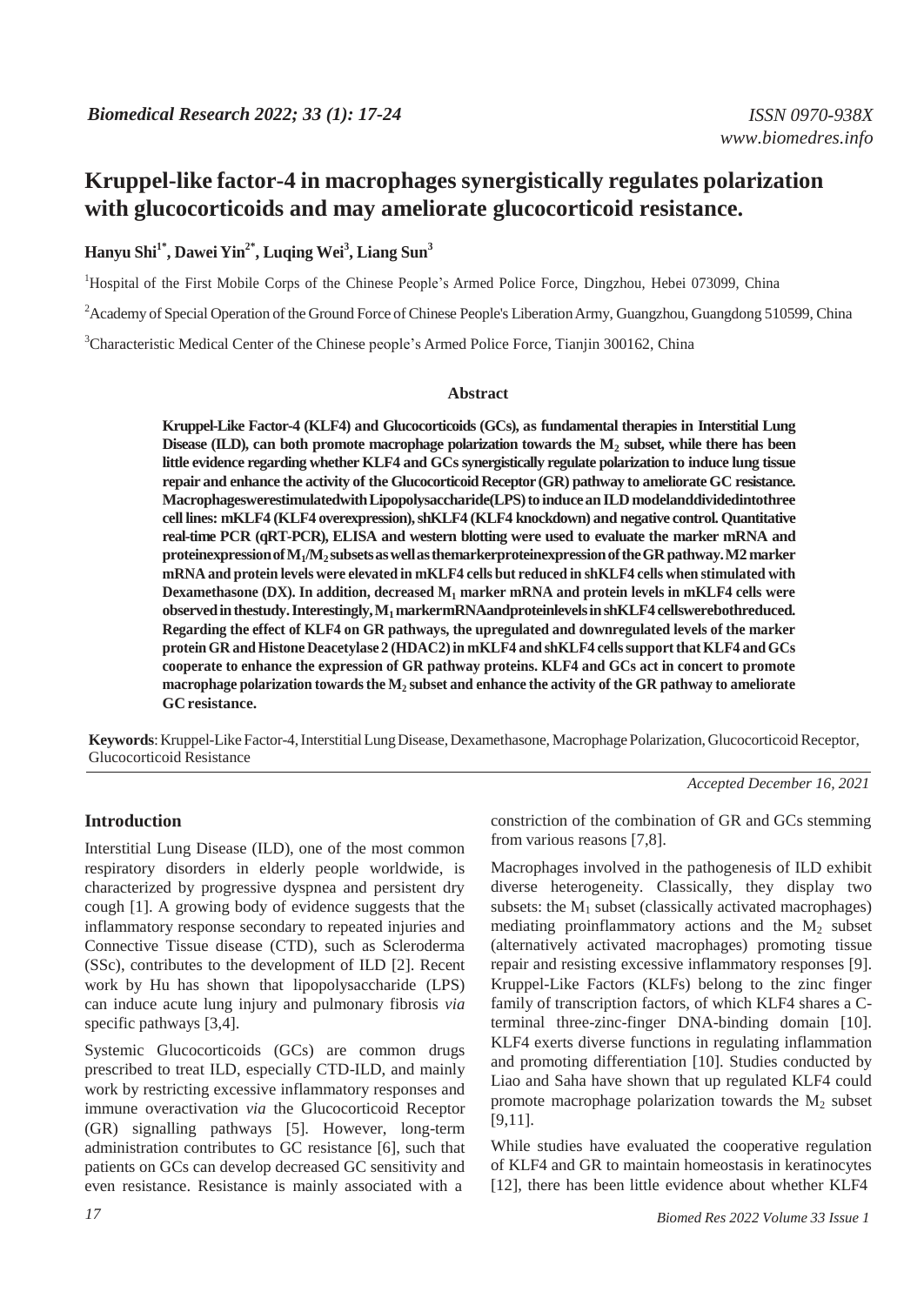in macrophages and GCs could synergistically regulate polarization to induce lung tissue repair. In addition, no studies have been found regarding whether KLF4 in macrophages could regulate GR expression concomitant with GCs to ameliorate GC resistance.

In this paper, we subjected ILD macrophages with high and low expression of KLF4 (mKLF4 and shKLF4) to GC to examine whether KLF4 in macrophages synergistically regulates polarization with GCs and ameliorates GC resistance in ILD.

### **Materials and Methods**

### *Cell culture and reagent*

Wild-type murine macrophages (WT RAW264.7) were obtained from Professor Jihong Han of the Academy of Life Sciences, Nankai University, China. RAW264.7 cells were routinely cultured in Dulbecco's modified Eagle's medium (DMEM, Gibco) supplemented with 12% foetal calf serum (Gibco) and maintained in a conventional incubator (37 $\degree$ C and 5% CO<sub>2</sub>). The culture was monitored daily, and subculture was performed when the cell density reached 80-90%. Cells in a good growth state and in the logarithmic growth phase were used in all subsequent experiments. All cells were induced with LPS to construct the ILD model. The final concentrations of LPS and Dexamethasone (DX) as macrophage stimuli were set as 1 μg/mL and 1 μM, respectively, according to previous results [13,14].

## *KLF4 upregulation and knockdown*

The lentiviral vector pLVX-mCMV-ZsGreen-PGK-Puro plasmid (Changsha Youbao Biological Co. Ltd.) was double digested with EcoR I (10 U/μL, Fermentas Inc., Ontario, CA, USA) and BamHI (10 U/μL, Fermentas Inc.), followed by ligation with the KLF4 target gene, which resulted in a recombinant PLVX-KLF4 plasmid carrying KLF4. Then, the PLVX-KLF4 plasmid was transferred into murine macrophages to construct an upregulated KLF4 cell line (mKLF4).

A KLF4 knockdown vector (KLF4-shRNA) was constructed by RNA interference [15,16]. Following transfection of the lentiviral vector into RAW264.7 cells, stable KLF4 gene silencing was realized in RAW264.7 cells (shKLF4). In addition, cells with the empty plasmid pLVX-mCMV-ZsGreen-PGK-Puro were used as the Negative Control (NC).

Based on previous findings, cell lines with highly expressed Green Fluorescent Protein (GFP) exhibit high transfection efficiency and proliferative capacity, which suggests successful transfection of pLVX-KLF4 [17]. To verify the successful generation of the mKLF4 and shKLF4 cell lines, GFP expression was observed under light-protected conditions with blue fluorescence.

## *RNA isolation and real-time PCR analysis*

*Biomed Res 2022 Volume 33 Issue 1 18* Total RNA was isolated from cultured RAW264.7

macrophages using TRIzol Reagent (CWBIO Co., Ltd.). cDNA wassynthesized using a HiFiScript cDNA Synthesis Kit (CWBIO Co., Ltd.). Real-time PCR was conducted with an ABI 7500 RT-PCR system using the SYBR green method. The PCR protocol and sequence information for the PCR primers are described in the Supplement Material.

To evaluate the synergistic effect of KLF4 and GCs on macrophage polarization, we first measured the mRNA levels of signature genes of these two subsets. The iNOS, TNF- $\alpha$  and IL-1 $\beta$  genes have been implicated as mediators of the  $M_1$  subset, while Arg-1, TGF- $\beta$  and IL-10 have been accepted as markers of the  $M_2$  subset [18,19].

## *Protein isolation and western blotting analysis*

Macrophages were lysed in Radioimmunoprecipitation Assay (RIPA) buffer with phenylmethylsulfonyl fluoride (PMSF) (Solarbio Co., Ltd.), and the concentration of protein was measured *via* the Bicinchoninic Acid (BCA) method. Proteins (20 µg/lane) were separated by 10% sodium dodecyl Sulfate Polyacrylamide Gel Electrophoresis (SDS-PAGE) and transferred to Polyvinylidene Fluoride (PVDF) membranes. Then, PVDF membranes were blocked with 5% nonfat milk at 37°C for 2 h and incubated with primary antibody for 2 h at 37°C or overnight at 4°C. The blots were then washed with Tris-Buffered Saline–Tween 20 (TBST) 3 times and incubated with secondary antibodies for 3 h at 37°C. Bands were detected using ECL Plus enhanced chemiluminescence reagent (Solarbio Co., Ltd.) and quantitated with ImageJ software (version 2.1.4.7 (National Institutes of Health)).

To determine whether there is a synergistic effect of KLF4 and GCs on polarization, CD80 and MHC-II proteins, and CD163 and CD206 proteins were detected as  $M_1$  and  $M_2$ proteins, respectively, according to recent studies [20,21]. In addition, GR and Histone Deacetylase 2 (HDAC2), crucial downstream signalling molecules in the GR pathway, were used to evaluate the activity of the GR pathway [22,23].

## *ELISA*

After centrifugation, supernatants were harvested and stored at -80 $^{\circ}$ C. The marker factors levels of M<sub>1</sub>(IL-6) and  $M_2$ (Fizz-1) subsets [24] in cell culture supernatants were measured using ELISA kits (Nanjing Jiancheng Bioengineering Institute, Jiangsu, China).

## *Statistical analysis*

Statistical analysis and graph plotting were performed using GraphPad Prism software (version V7.0). Data are presented as the mean  $\pm$  standard deviation. For comparisons among multiple groups, one-way Analysis Of Variance (ANOVA) followed by Tukey's post hoc test was used. For those variables with non-normal distributions, the Mann-Whitney test was employed. Twotailed P-values <0.05 were considered to be significant.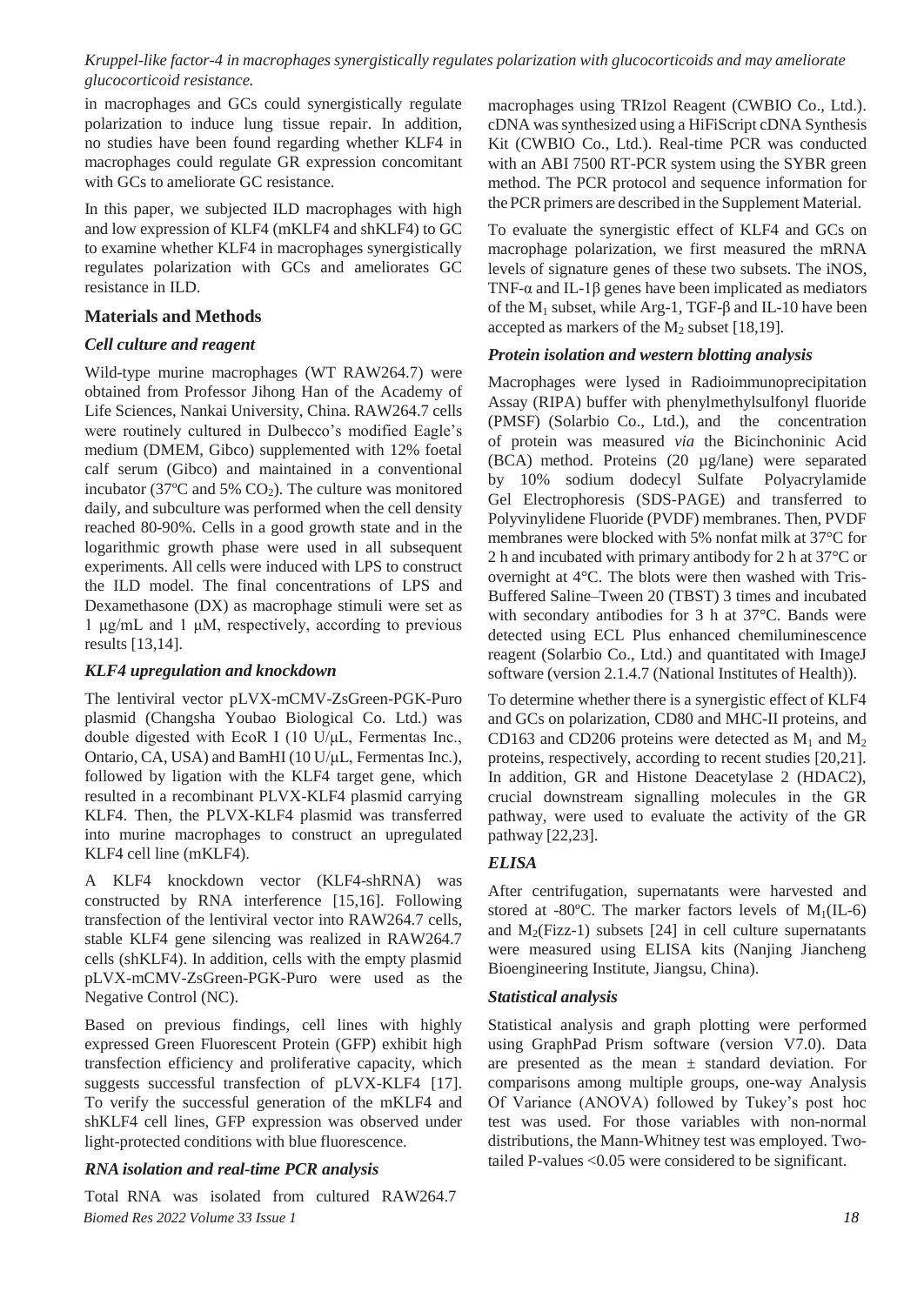#### **Results**

#### *Verification of the mKLF4 and shKLF4 cell linesfrom the RAW264.7 cell line*

The GFP levels of WT, NC, mKLF4 and shKLF4 cells were  $4.8 \pm 1.07$ ,  $31.6 \pm 1.81$ ,  $68.4 \pm 4.17$ , and  $37.2 \pm 1.07$ 3.87, respectively. As shown in Figure 1A and Figure 1B, mKLF4 cells expressed the highest GFP levels (mKLF4: WT P<0.001, mKLF4: NC P<0.001, and mKLF4: shKLF4 P<0.001), and there was a significant difference between shKLF4 and WT cells (shKLF4: WT P<0.001).

The KLF4 mRNA levels of WT, NC, mKLF4 and shKLF4 cells measured by qRT-PCR were  $1.00 \pm 0.00$ ,  $0.98 \pm 0.07$ ,  $27.98 \pm 2.04$ , and  $0.05 \pm 0.01$ , respectively (Figure 1C). mKLF4 cells appeared to express the highest KLF4 levels (P<0.001), and shKLF4 cells had lower KLF4 expression than the three other cell lines  $(P<0.001)$ . No significant difference was found between WT and NC ( $P=0.786$ , Figure 1C).

#### *Evaluation of the synergistic polarized regulation via marker mRNA levels*

Under regular culture conditions, the mKLF4 group expressed the lowest levels of  $M_1$  marker mRNA ( $M_1$ ) mRNA,  $P<0.001$  and the highest levels of  $M_2$  marker mRNA  $(M_2$  mRNA, P<0.001) compared to levels in the NC group, whereas levels in the shKLF4 cells suggested the opposite trend (Figure S1).

To evaluate the synergistic polarization of KLF4 and GCs, we stimulated mKLF4 and shKLF4 cells with DX and found that  $M_1$  mRNA levels were significantly decreased (iNOS:  $2.36 \pm 0.12$  vs.  $0.68 \pm 0.08$ , P<0.001; TNF- $\alpha$ :  $1.75 \pm 0.11$  vs.  $1.08 \pm 0.06$ , P<0.01; IL-1 $\beta$ :  $2.77 \pm 0.14$ vs.  $0.61 \pm 0.14$ , P<0.001) and that M<sub>2</sub> mRNA levels were significantly increased (Arg1:  $0.65 \pm 0.10$  vs.  $1.08 \pm 0.06$ , P<0.01; TGF-β: 1.35  $\pm$  0.08 vs. 1.879  $\pm$  0.20, P<0.05) in mKLF4 cells (Figure 2A), suggesting that DX and KLF4 played an orchestrated role in driving macrophages

towards the  $M<sub>2</sub>$  phenotype. Further analysis (Figure 2B) of shKLF4 cells demonstrated that  $M_2$  mRNA levels were downregulated (Arg1:  $1.54 \pm 0.15$  vs.  $0.71 \pm 0.07$ , P<0.01; TGF-β:  $1.82 \pm 0.12$  vs.  $1.07 \pm 0.08$ , P<0.01; IL-10: 1.79  $\pm$  0.11 vs. 1.17  $\pm$  0.04, P<0.01) after stimulation with DX, which is consistent with findings observed in mKLF4 cells. Surprisingly, a definite reduction in  $M_1$  mRNA levels (iNOS:  $2.24 \pm 0.08$  vs.  $1.43 \pm 0.09$ , P<0.01; TNF- $\alpha$ :  $1.73 \pm$ 0.16 vs.  $1.22 \pm 0.05$ , P<0.05; IL-1 $\beta$ :  $2.48 \pm 0.10$  vs.  $1.50 \pm 0.16$ 0.10, P<0.001) was detected in shKLF4 cells.

#### *Evaluation of the synergistically polarized regulation via marker protein levels*

The next section of our trial was concerned with the comparison of  $M_1/M_2$  marker protein levels. Western blot findings under regular culture conditions revealed a similar trend to that of  $M_1/M_2$  mRNA levels (P<0.05, Figure S2). To investigate the effect of GCs on polarization regulation at the  $M_1/M_2$  protein level, DX was added to mKLF4 and shKLF4 cells.

Data from mKLF4 cells revealed that the levels of the  $M_1$  proteins CD80 (1.10  $\pm$  0.12 vs. 0.76  $\pm$  0.03, P<0.05) and MHC-II (0.91  $\pm$  0.04 vs. 0.73  $\pm$  0.02, P<0.05) were significantly reduced, while the  $M<sub>2</sub>$  proteins CD163 (0.48)  $\pm$  0.03 vs. 0.73  $\pm$  0.05, P<0.05) and CD206 (0.63  $\pm$  0.05 vs.  $0.84 \pm 0.05$ , P<0.05) demonstrated markedly enhanced expression (Figure 3A and Figure 3B). Consistent with the M<sup>2</sup> protein results in mKLF4 cells, shKLF4 cells expressed decreased levels of the  $M_2$  proteins CD163 (1.30  $\pm$  0.07 vs.  $1.02 \pm 0.06$ , P<0.01) and CD206 (1.70  $\pm$  0.13 vs. 1.26  $\pm$ 0.09, P<0.01, Figure 3D). Similar to  $M_1$  marker mRNA expression in shKLF4 cells, the protein expression of CD80 (1.99  $\pm$  0.12 vs. 0.66  $\pm$  0.08, P<0.001) and MHC-II (0.76  $\pm$  0.02 vs. 0.49  $\pm$  0.05, P<0.01) was significantly downregulated (Figure 3C). These findings also indicated that DX and KLF4 synergistically prime macrophages towards  $M_2$  polarization.



*Figure 1. Verification of mKLF4 and shKLF4 cell lines by GFP and KLF4. A: GFP expression under light-protected condition. B: Levels of GFP in four different cell lines. C: Relative mRNA expression of KLF4 determined by qRT-PCR. GFP: Green Fluorescent Protein. \*\*\*,P<0.001.*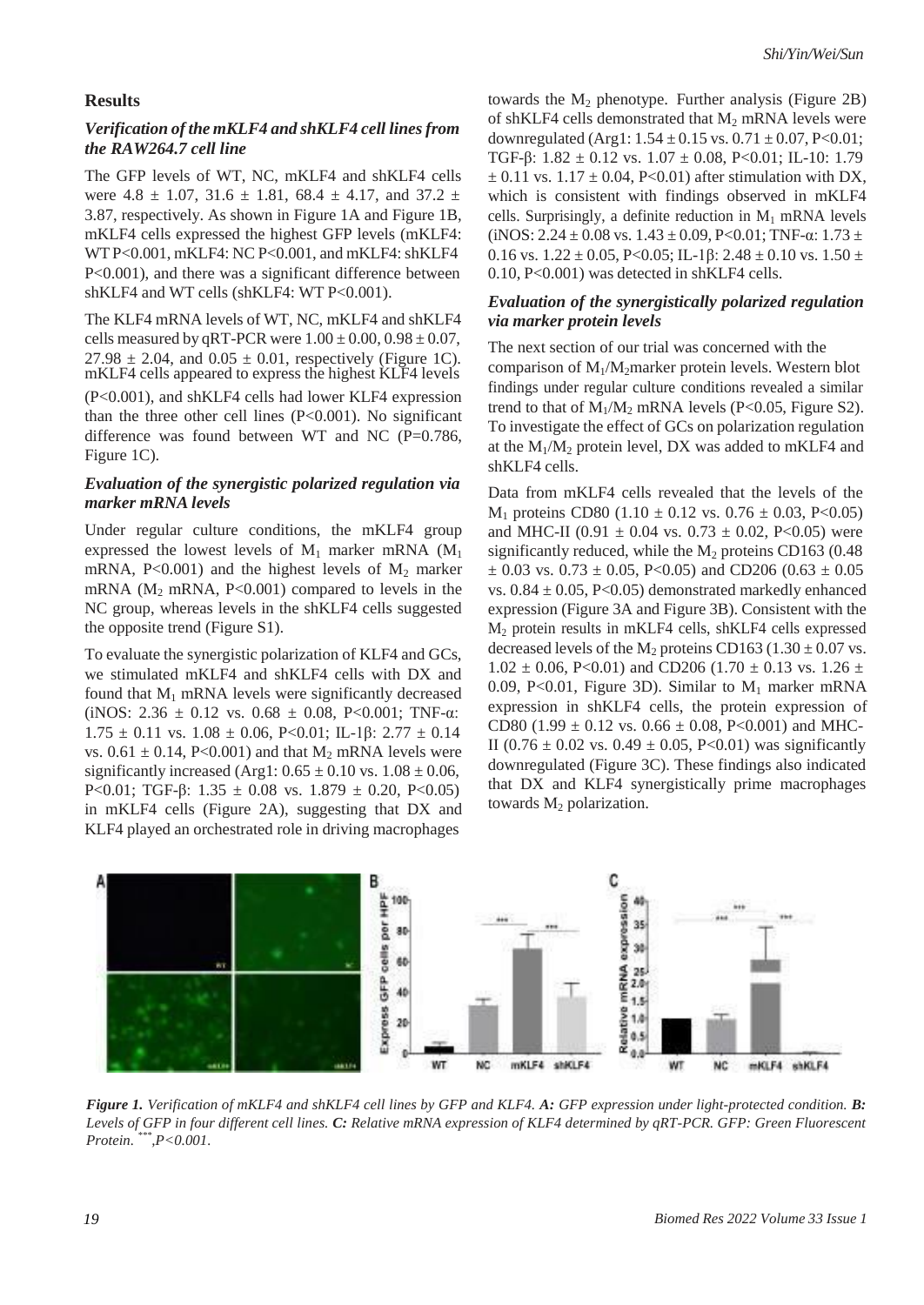

Figure 2. Relative marker mRNA expression of M1 and  $M_2$  subsets after 12 h of stimulation with DX (1  $\mu$ M) measured by qRT-PCR. *A: Marker mRNA levels in mKLF4 cell lines, B: Marker mRNA levels in shKLF4 cell lines. DX: dexamethasone. \* , LPS+DX versus LPS group, P<0.05; \*\* , P<0.01; \*\*\*, P<0.001.*



*Figure 3. Marker protein expression of M1 and M<sup>2</sup> subsets after 24 h of stimulation with DX (1 μM) measured by western blot. A:* Levels of  $M_1$  marker protein in mKLF4 cell lines; **B**: Levels of  $M_2$  marker protein in mKLF4 cell lines; C: Levels of  $M_1$  marker protein *in shKLF4 cell lines; D: Levels of M<sup>2</sup> marker protein in shKLF4 cell lines. DX: dexamethasone. \*, LPS+DX versus LPS group, P<0.05; \*\*, P<0.01; \*\*\*, P<0.001.*

#### *Evaluation of the synergistic polarized regulation via marker factor levels*

The levels of IL-6 and Fizz-1 under regular culture displayed the same change (Figure S3) as before. After mKLF4 cells were stimulated with DX,  $M_1$  factor levels (IL-6) decreased (75.54  $\pm$  5.54 vs. 58.91  $\pm$  2.15, P<0.05, Figure 4A), and  $M_2$  factor levels (Fizz-1) significantly increased (171.90  $\pm$  14.01 vs. 231.60  $\pm$  15.25, P<0.05, Figure 4B). Furthermore, the results from shKLF4 cells demonstrated that Fizz-1 levels were reduced (163.50  $\pm$ 10.95 vs.  $103.60 \pm 6.91$ , P<0.01, Figure 4D). Nevertheless, a definite decrease in IL-6 levels  $(154.70 \pm 8.69 \text{ vs. } 93.80)$  $\pm$  7.19, P<0.01, Figure 4C) in shKLF4 cells was found.

#### *Exploration of the synergistic amelioration of GC resistance by KLF4 and GCs*

Western blot results demonstrated that the mKLF4 group contained higher levels of GR  $(1.29 \pm 0.11 \text{ vs. } 0.89 \pm 0.03,$ P<0.05) and HDAC2 (1.48  $\pm$  0.09 vs. 0.87  $\pm$  0.04, P<0.01) than the levels in the NC group. However, shKLF4

cells exhibited the opposite trend (GR:  $0.69 \pm 0.07$  vs. 0.89  $\pm$  0.03, P<0.05; HDAC2: 0.57  $\pm$  0.06 vs. 0.87  $\pm$ 0.04, P<0.01), suggesting that KLF4 could promote the expression of GR pathway proteins, thus mitigating GC resistance (Figure S4).

To confirm the synergistic effect of DX and GCs on GR pathways, we measured the expression of GR, HDAC2 and KLF4 in mKLF4 and shKLF4 cells after 24 h of stimulation with DX. As shown in Figure 5A, the protein levels of GR  $(0.74 \pm 0.10 \text{ vs. } 1.14 \pm 0.04, \text{ P}<0.05)$ , HDAC2 (0.32  $\pm$  0.03 vs. 0.50  $\pm$  0.04, P<0.05) and KLF4  $(0.30 \pm 0.02 \text{ vs. } 0.47 \pm 0.05, \text{ P}<0.05)$  in mKLF4 cells were markedly enhanced compared to those in the LPS (or ILD) group. These findings support that elevated KLF4 and DX cooperate to enhance the expression of GR pathway proteins. Further analysis in shKLF4 cells (Figure 5B) suggested a significant reduction in GR (1.73  $\pm$  0.06 vs. 1.33  $\pm$  0.03, P<0.05) and KLF4 (1.82  $\pm$  0.10 vs.  $1.38 \pm 0.10$ , P<0.05), confirming that reduced KLF4 could reduce or even inhibit the expression of GR pathway proteins resulting from DX treatment.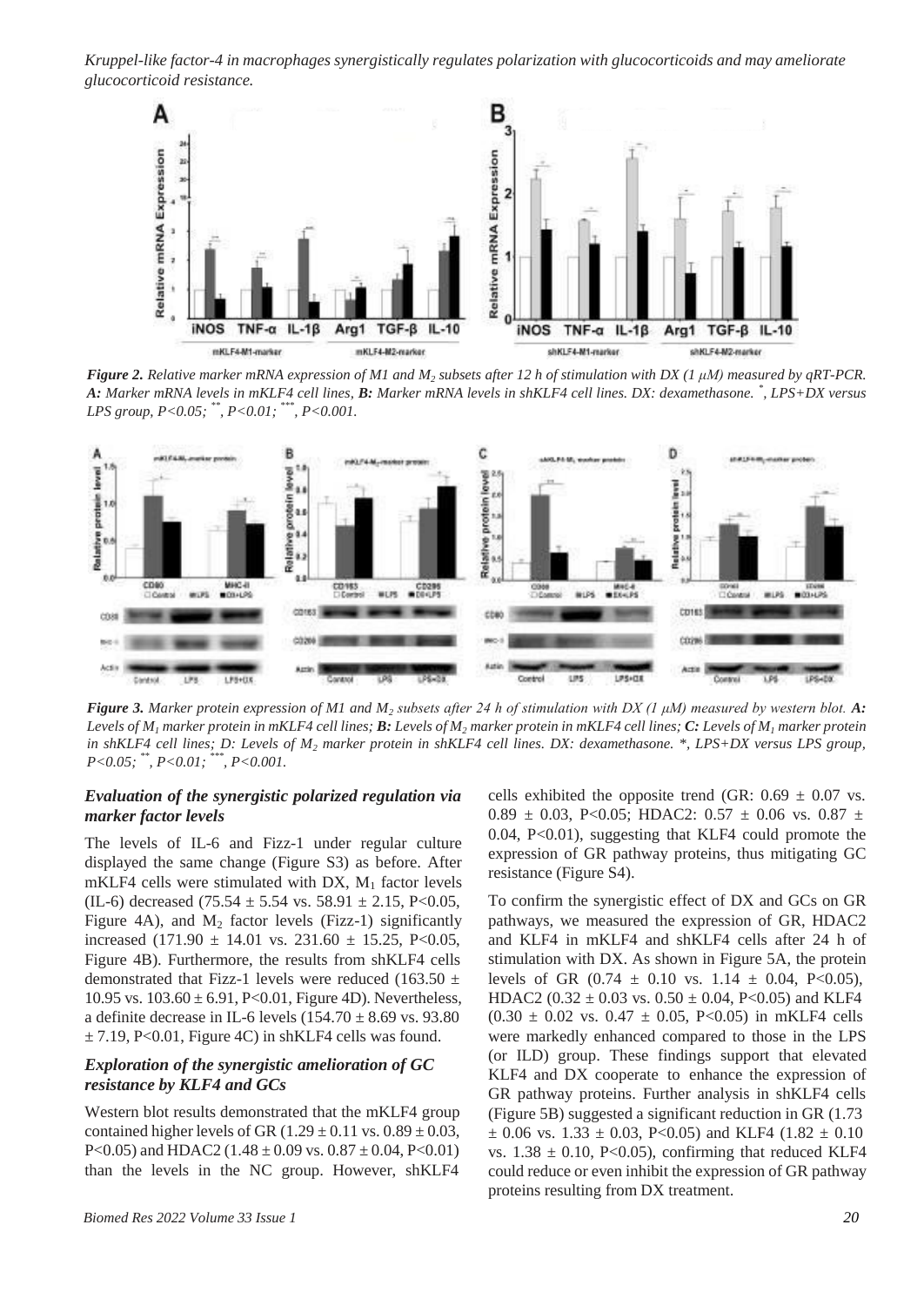

D:  $M_{_2}$ -factor (Fizz-1) levels in shKLF4 cell lines. DX: dexamethasone.  $\degree$ , LPS+DX versus LPS group, P<0.05;  $\degree^*$ , P<0.01. Figure 4. Marker factors expression of  $M_1$  and  $M_2$  subsets after 12 h of stimulation with DX (1 µM) measured by ELISA. A: M<sub>1</sub>-factor (IL-6) levels in mKLF4 cell lines;  $B: M_2$ -factor (Fizz-1) levels in mKLF4 cell lines;  $C: M_1$ -factor (IL-6) levels in shKLF4 cell lines;



*Figure 5. Marker protein expression of GR pathways after 24 h of stimulation with DX (1 μM) measured by western blot. A: The* marker proteins levels of GR and HDAC2 in mKLF4 cell lines, B: The marker proteins levels of GR and HDAC2 in shKLF4 cell lines. *DX: dexamethasone, GR: glucocorticoid receptor, HDAC2: histone acetylation 2. \* , LPS+DX versus LPS group, P<0.05.*

#### **Discussion**

KLF4, as a critical transcription factor, contributes to inhibiting epithelial-mesenchymal transition in ILD and tissue repair by stimulating  $M<sub>2</sub>$  polarization of macrophages [10,25]. In this study, KLF4 and GCs cooperated to regulate macrophage polarization towards the  $M<sub>2</sub>$  subset and to upregulate the expression of GR pathway proteins, thus ameliorating GC resistance.

First, we validated the construction of the mKLF4 and shKLF4 cell lines *via* GFP and KLF4 mRNA expression levels [26]. The elevation and reduction in GFP in mKLF4 and shKLF4 cells were consistent with our expectation, which illustrates the elevated and decreased transfection efficiency and proliferative capacity in the two cell lines. Additionally, the mRNA expression of KLF4 presented a similar tendency to that of GFP. These data confirmed that macrophages with overexpression and knockdown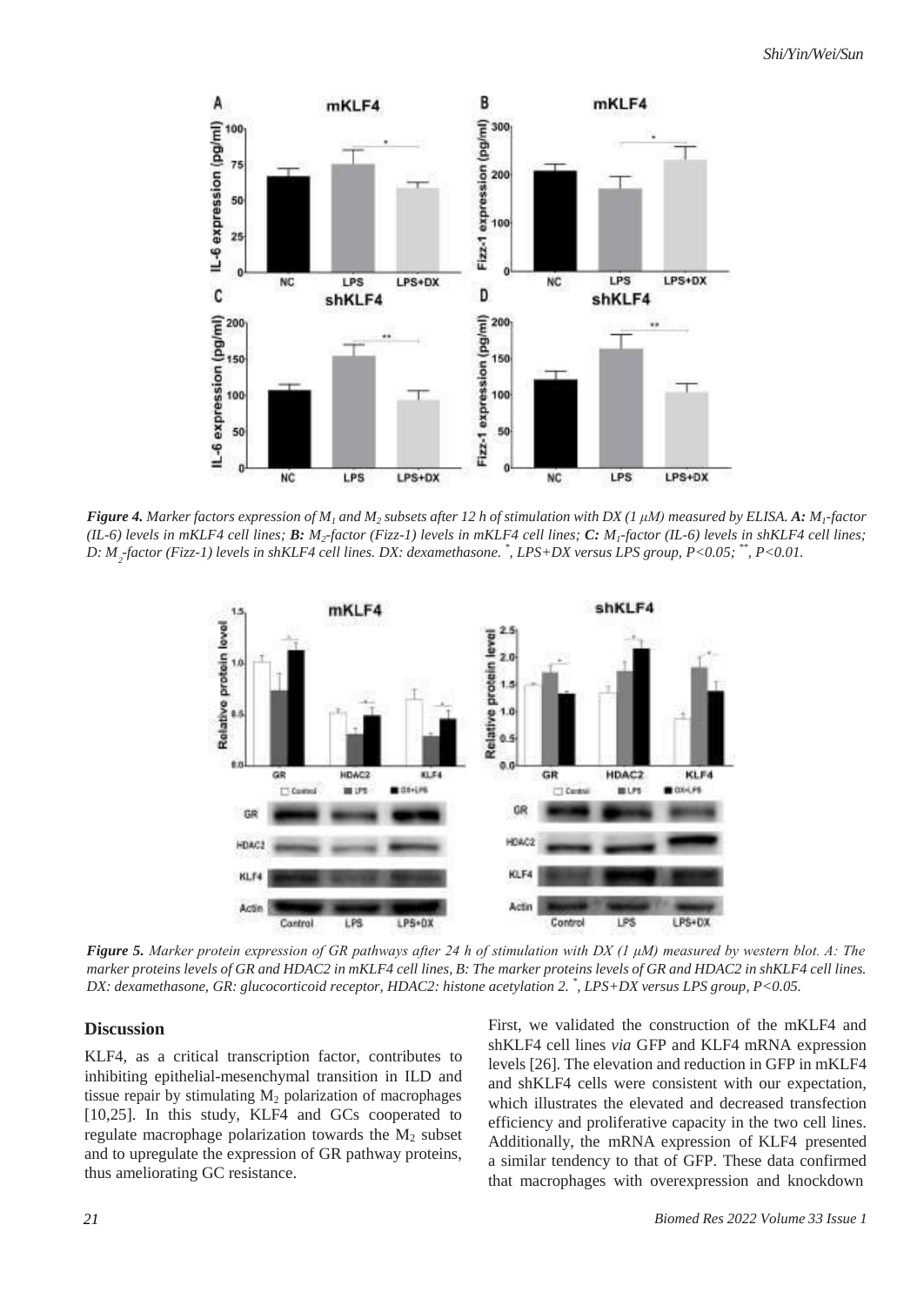of KLF4 were successfully constructed. In addition, it is important to mention that the following comparison was performed without the WT group, as the NC and WT groups demonstrated similar expression of KLF4.

With regard to macrophage polarization, mKLF4 cells exhibited higher levels of  $M_2$  marker mRNA, protein and factors, whereas shKLF4 cells displayed lower levels of  $M_2$  marker mRNA, protein and factors. These results corroborate the ideas of Liao and Saha, who suggested that overexpression and knockdown of KLF4 would promote macrophage polarization towards the  $M_2$  and  $M_1$  subsets [9,11]. GCs serve as the fundamental therapy in ILD and improve patient outcomes by repressing proinflammatory responses [5]. Previous studies evaluating GCs in ALI observed that GCs ameliorated ALI by promoting  $M_2$ polarization [27].

In light of these findings and to explore whether there is a synergistic effect between KLF4 and GCs in macrophage polarization and GC resistance alleviation, we treated mKLF4 and shKLF4 cells in the constructed ILD model with DX. The current study found that  $M_2$  marker mRNA, protein and factors were elevated in mKLF4 cells but were reduced in shKLF4 cells after stimulation with DX, which supports the hypothesis that KLF4 and GCs cooperatively polarize macrophages to  $M_2$  subsets to promote tissue repair. In addition, the decreased levels of  $M_1$  marker mRNA, protein and factors in mKLF4 cells are in accord with that hypothesis. A possible explanation for this might be that GCs inhibit the inflammatory response and regulate polarization *via* the STAT6 and GR pathways [28,29]. Additionally, the STAT6 pathway serves as one of the key pathways through which KLF4 regulates macrophage polarization [30].

What is surprising is that the levels of  $M_1$  marker mRNA, protein and factors in shKLF4 cells were reduced. This inconsistency may be due to the  $M_1$  subsets being mainly involved in the inflammatory response, while GCs inhibit inflammation by repressing the activation of inflammatory factors [31,32].

As mentioned previously, DX could promote macrophage polarization by mediating inflammatory factors through GR pathways [29]. Once macrophages are stimulated by external stimuli, the intracellular activated NF-κB pathway gives rise to enhanced histone acetylation, and large amounts of proinflammatory factors (such as TNF-α, IL-1β, and MMP-9) are released. Under normal conditions, the addition of corticosteroids successively activates GR and upregulates the expression of HDAC2, which can suppress histone acetylation and induce the transformation to the  $M<sub>2</sub>$  subset. However, abnormal conditions (severe infections, GC resistance, etc.) resulted in suppression of the activity of the GR pathway and enhancement of the activity of the NF-κB pathway even after stimulation with corticosteroids (Figure S5). Ultimately, the burst of

inflammatory factors displays an "inflammatory response waterfall" [33,34]. Several lines of evidence suggest that GC resistance is attributed to decreased GR levels, reduced ligand affinity and restricted nuclear translocation [23,35].

#### **Conclusion**

Regarding the effect of KLF4 on GR pathways, the up regulated GR and HDAC2 levels in mKLF4 cells under regular culture conditions in our study primarily support that KLF4 could enhance the activity of GR pathways, thus mitigating GC resistance. Furthermore, marker protein expression of GR pathways followed by stimulation with DX was up regulated and down regulated in mKLF4 and shKLF4 cells, respectively. These outcomes confirm that KLF4 and DX cooperate to enhance protein expression of GR pathway members and enhance GR pathway activity, which mitigates GC resistance to some extent. In addition, these findings may provide further support for the hypothesis that KLF4 regulates macrophage polarization *via* the GR pathway, but this fact remains to be studied.

Our research also has several limitations. First, the primary study was solely conducted *in vitro*, and we are currently looking at further research using *in vivo* systems. Second, luciferase assay experiments were not performed to explore whether KLF4 works through the GR-HDAC2 pathway. Last, more studies are needed to explore and validate the mechanism of the cooperative amelioration by GCs and KLF4.

This study validated that KLF4 synergizes with GCs in promoting macrophage polarization towards the  $M<sub>2</sub>$ subset, which may function *via* the GR signalling pathway. The second major finding was that KLF4 and GCs act in concert to enhance the expression of GR pathways and ameliorate GC resistance.

#### **Author Contributions**

HYS and LS conceived and designed the experiments then DWY and HYS performed the experiments. In addition, HYS and DWY analyzed the data and wrote this paper, finally LQW and LS gave some critical revision of the manuscript. All authors read and approved the final manuscript.

#### **Funding**

This study was supported by Natural Science Foundation of Tianjin Province of China (No. 18JCYBJC26600).

#### **Conflicts of Interest**

The authors declare that they have no competing interests.

#### **Acknowledgments**

We would like appreciate our gratitude to Professor Jihong Han in Academy of Life Sciences, Nankai University who donate the RAW264.7 macrophages to us.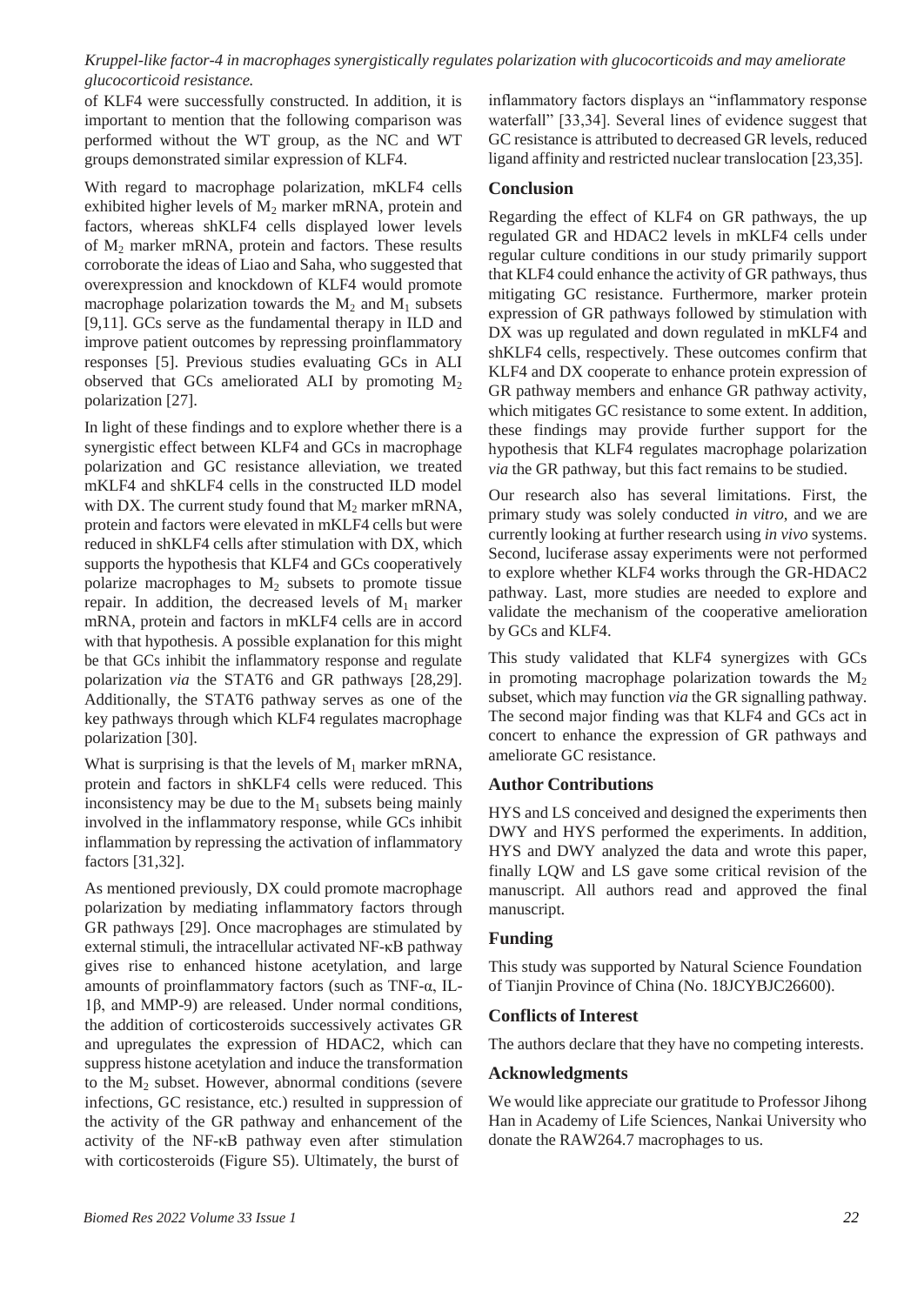#### **References**

- 1. Mlika M, Braham E, Mezni F. Interstitial lung disease: Elementary lesions and diagnosis. Semin Diagn Pathol 2018; 35(5):288-296.
- 2. Lescoat A, Lelong M, Jeljeli M, Piquet-Pellorce C, Morzadec C, Ballerie A, Jouneau S, Jego P, Vernhet L, Batteux F. Combined anti-fibrotic and anti-inflammatory properties of JAK-inhibitors on macrophages *in vitro* and *in vivo*: Perspectives for scleroderma-associated interstitial lung disease. Biochem Pharmac 2020; 178: 114103.
- 3. Hu X, Xu Q, Wan H, Hu Y, Xing S, Yang H, Gao Y, He Z. PI3K-Akt-mTOR/PFKFB3 pathway mediated lung fibroblast aerobic glycolysis and collagen synthesis in lipopolysaccharide-induced pulmonary fibrosis. Laboratory investigation: A Journal of technical methods and pathology 2020; 100(6): 801-811.
- 4. Zhao J, Yu H, Liu Y, Gibson SA, Yan Z, Xu X, Gaggar A, Li PK, Li C, Wei S. Protective effect of suppressing STAT3 activity in LPS-induced acute lung injury. Am J Physiol Lung cell Mol Physiol 2016; 311(5): L868-L880.
- 5. Van der Goes MC, Jacobs JW, Bijlsma JW. The value of glucocorticoid co-therapy in different rheumatic diseasespositive and adverse effects. Arthritis Res 2014; 16(2): 1-13.
- 6. Oray M, Abu Samra K, Ebrahimiadib N, Meese H, Foster CS. Long-term side effects of glucocorticoids. Expert Opin Drug Saf 2016; 15(4): 457-465.
- 7. Hardy RS, Raza K, Cooper MS. Therapeutic glucocorticoids: mechanisms of actions in rheumatic diseases. Nat Rev Rheumatol 2020; 16(3):133-144.
- 8. Barnes PJ. Corticosteroid resistance in airway disease. Proc Am Thoracic Soc 2004; 1(3):264-268.
- 9. Liao X, Sharma N, Kapadia F, Zhou G, Lu Y, Hong H, Paruchuri K, Mahabeleshwar GH, Dalmas E, Venteclef N. Kruppel-like factor 4 regulates macrophage polarization. J Clin Invest 2011; 121(7):2736-2749.
- 10. Bialkowska AB, Yang VW, Mallipattu SK. Krüppellike factors in mammalian stem cells and development. Development (Cambridge, England) 2017; 144(5):737-754.
- 11. Saha B, Bala S, Hosseini N, Kodys K, Szabo G. Krüppel-like factor 4 is a transcriptional regulator of M,/M,macrophage polarization in alcoholic liver disease. J Leukoc Biol 2015; 97(5):963-973.
- 12. Sevilla LM, Latorre V, Carceller E, Boix J, Vodak D, MillsIG, Perez P. Glucocorticoid receptor and Klf4 co-regulate antiinflammatory genes in keratinocytes. Mol Cell Endocrinol 2015; 412:281-289.
- 13. Zhang L, Huang Y, Wu C, Du Y, Li P, Wang M, Wang X, Wang Y, Hao Y, Wang T. Network Pharmacology Based Research on the Combination Mechanism between Escin and Low Dose Glucocorticoids in Anti-rheumatoid Arthritis. Front Pharmacol 2019; 10:280.
- 14. Yu X, Zhang R, Lei L, Song Q, Li X. High drug payload nanoparticles formed from dexamethasone-peptide conjugates for the treatment of endotoxin-induced uveitis in rabbit. Int J Nanomedicine 2019; 14:591-603.
- 15. Zhang Y, Li C, Huang Y, Zhao S, Xu Y, Chen Y, Jiang F, Tao L, Shen X. EOFAZ inhibits endothelial-to-mesenchymal transition through downregulation of KLF4. Int J Mol Med 2020; 46(1):300-310.
- 16. Sun L, Li X, Ji W, Wei L. Knockdown of Kruppel like factor 4 (KLF4) promotes RAW264.7 macrophages into M<sup>1</sup> polarization. Xi bao yu fen zi mian yi xue za zhi 2020; 36(9):782-787.
- 17. Ji W, Chen X, Ma Y, Hu D, Lu R, Zhou X, Wei L. Effect of Kruppel like factor 4 gene silencing on apoptosis and phagocytosis of murine RAW264.7 macrophages. Xi bao yu fen zi mian yi xue za zhi 2013; 29(4):341-344.
- 18. Kawano A, Ariyoshi W, Yoshioka Y, Hikiji H, Nishihara T, Okinaga T. Docosahexaenoic acid enhances  $M_2$  macrophage polarization *via* the p38 signaling pathway and autophagy. J Cell Biochem 2019; 120(8): 12604-12617.
- 19. Kang S, Park SJ, Lee AY, Huang J, Chung HY, Im DS. Ginsenoside Rg(3) promotes inflammation resolution through  $M_2$  macrophage polarization. Journal of ginseng research 2018; 42(1):68-74.
- 20. Dong D, Chen C, Hou J, Yang K, Fang H, Jiang H, Guo F, Wu X, Chen X. KLF4 upregulation is involved in alternative macrophage activation during secondary Echinococcus granulosusinfection. Parasite Immunol 2019; 41(10):e12666.
- 21. Lee C, Jeong H, Lee H, Hong M, Park SY, Bae H. Magnolol Attenuates Cisplatin-Induced Muscle Wasting by M2c Macrophage Activation. Front Immunol 2020; 11:77.
- 22. Dschietzig T, Bartsch C, Baumann G, Stangl K. RXFP1 inactive relaxin activates human glucocorticoid receptor: further investigations into the relaxin-GR pathway. Regul Pept 2009; 154(1-3):77-84.
- 23. Jiang Z, Zhu L. Update on molecular mechanisms of corticosteroid resistance in chronic obstructive pulmonary disease. Pulm pharmacol ther 2016; 37:1-8.
- 24. Gensel JC, Zhang B. Macrophage activation and its role in repair and pathology after spinal cord injury. Brain Res 2015; 1619.
- 25. Lin L, Han Q, Xiong Y, Li T, Liu Z, Xu H, Wu Y, Wang N, Liu X. Krüpple-like-factor 4 Attenuates Lung Fibrosis *via* Inhibiting Epithelial-mesenchymal Transition. Scientific reports 2017; 7(1):15847.
- 26. Gurusinghe S, Bandara N, Hilbert B, Trope G, Wang L, Strappe P. Lentiviral vector expression of Klf4 enhances chondrogenesis and reduces hypertrophy in equine chondrocytes. Gene 2019; 680:9-19.
- 27. Tu GW, Shi Y, Zheng YJ, Ju MJ, He HY, Ma GG, Hao GW, Luo Z. Glucocorticoid attenuates acute lung injury through induction of type 2 macrophage. J Trans Med 2017; 15(1):181.
- 28. Ng Kuet Leong N, Brombacher F, Dalpke AH, Weitnauer M. Crosstalk between glucocorticoids and IL-4 modulates Ym<sub>1</sub> expression in alternatively activated myeloid cells. Immunobiology 2017; 222(5):759-767.
- 29. Vitellius G, Trabado S, Bouligand J, Delemer B, Lombès M. Pathophysiology of Glucocorticoid Signaling. Ann Endocrinol 2018; 79(3):98-106.
- 30. Porta C, Riboldi E, Ippolito A, Sica A. Molecular and epigenetic basis of macrophage polarized activation. Semin Immunol 2015; 27(4):237-248.
- 31. Wang J, Wang R, Wang H, Yang X, Yang J, Xiong W, Wen Q, Ma L. Glucocorticoids Suppress Antimicrobial Autophagy and Nitric Oxide Production and Facilitate Mycobacterial Survival in Macrophages. Scientific reports 2017; 7(1):982.